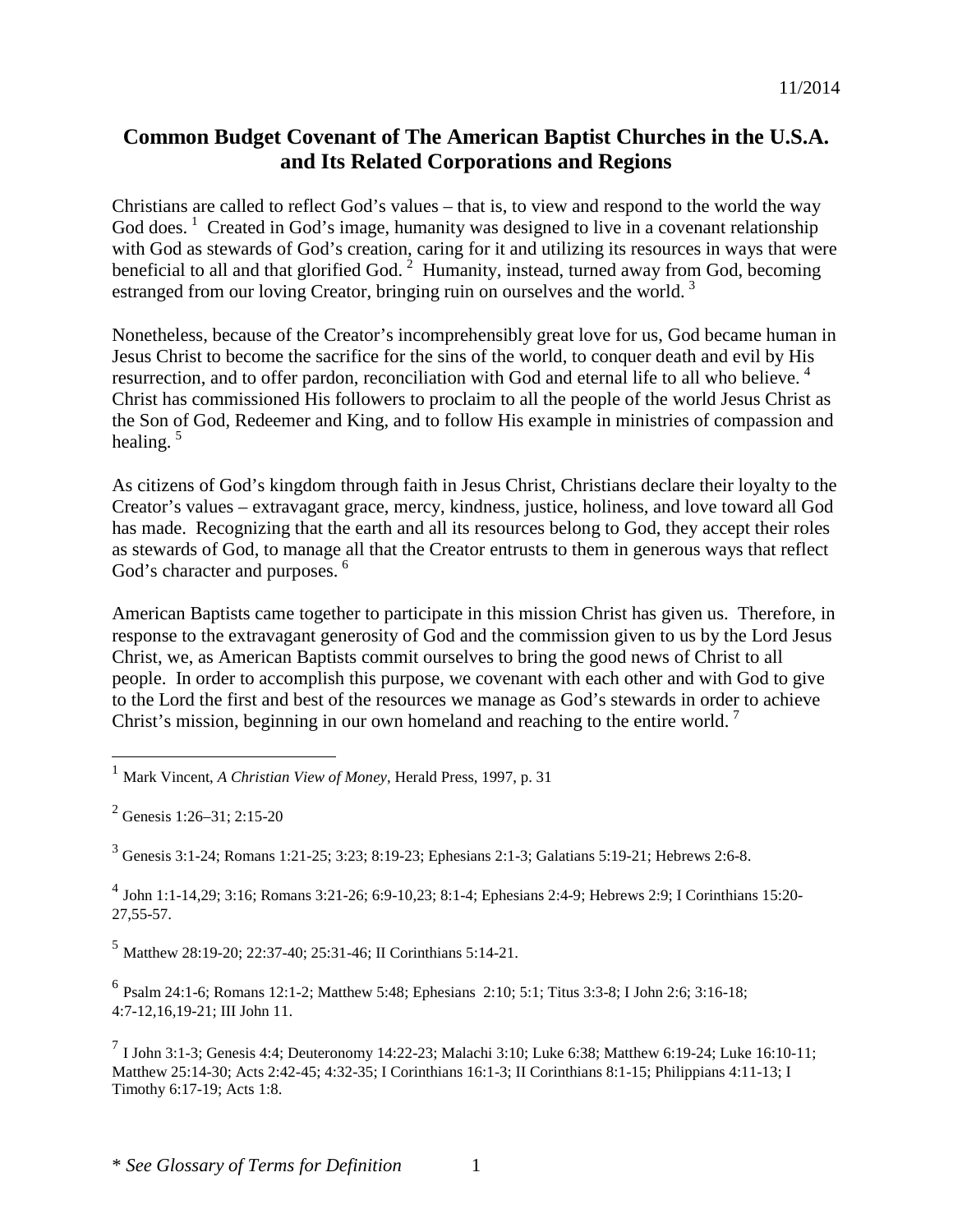Therefore, the American Baptist Churches in the U.S.A., its Related Corporations and Regions enter into a Common Budget Covenant for the purpose of financially supporting our work as partners in Christ's mission.

We enter into this Covenant, as Baptists have throughout our history, freely and voluntarily. We enter into this Covenant as one means of implementing the statement of purpose of the American Baptist Churches in the U.S.A., its Related Corporations and Regions. We affirm one mission in which we all share – local congregations, Regions and national organizations.

Organizations enter into this Common Budget Covenant as we mutually pledge to support one another and to govern our actions and procedures relating to raising, collecting, distributing, accounting for and reporting the contributions of churches and individuals for carrying out the American Baptist mission beyond the local church.

The purpose of the Common Budget Covenant is to detail the responsibilities necessary for all signatories of the Covenant to function as faithful stewards of the mission of Jesus Christ.

### **I. Plan Design**

As a culturally and generationally diverse denomination, we will develop our mission interpretation, stewardship training, targeted giving, and reporting processes to attract mission commitment and support from all our constituencies.

A. Basic Components

The plan shall be known as the United Stewardship Plan:

The United Stewardship Plan follows the general pattern of the previous Common Budget Covenant with United Mission as the core component and has the following provisions:

- a. Allocation of United Mission\* Regions may retain a maximum of 65% of Net United Mission.\* The distribution of the national portion shall be the responsibility of the Board of General Ministries.
- b. The Institutional Support Process, Specific, and Directed Giving\* to American Baptist Mission entities and Regionally Validated Ministries\*will be received by the Receiving Units\*and distributed to the respective ministries.
- c. Targeted Giving\* will be allowed under the guidelines outlined in the Operating Guidelines Manual. Any ABC related entity seeking Targeted Gifts will notify the relevant Region of its intent, including the date(s) and purpose(s) before the solicitation.
- d. Funding ABCUSA (formerly the Office of the General Secretary) shall come from the national portion of United Mission.
- e. Mission Development Support– Funding of the Mission Support office at the regional level is the responsibility of the Region. The Mission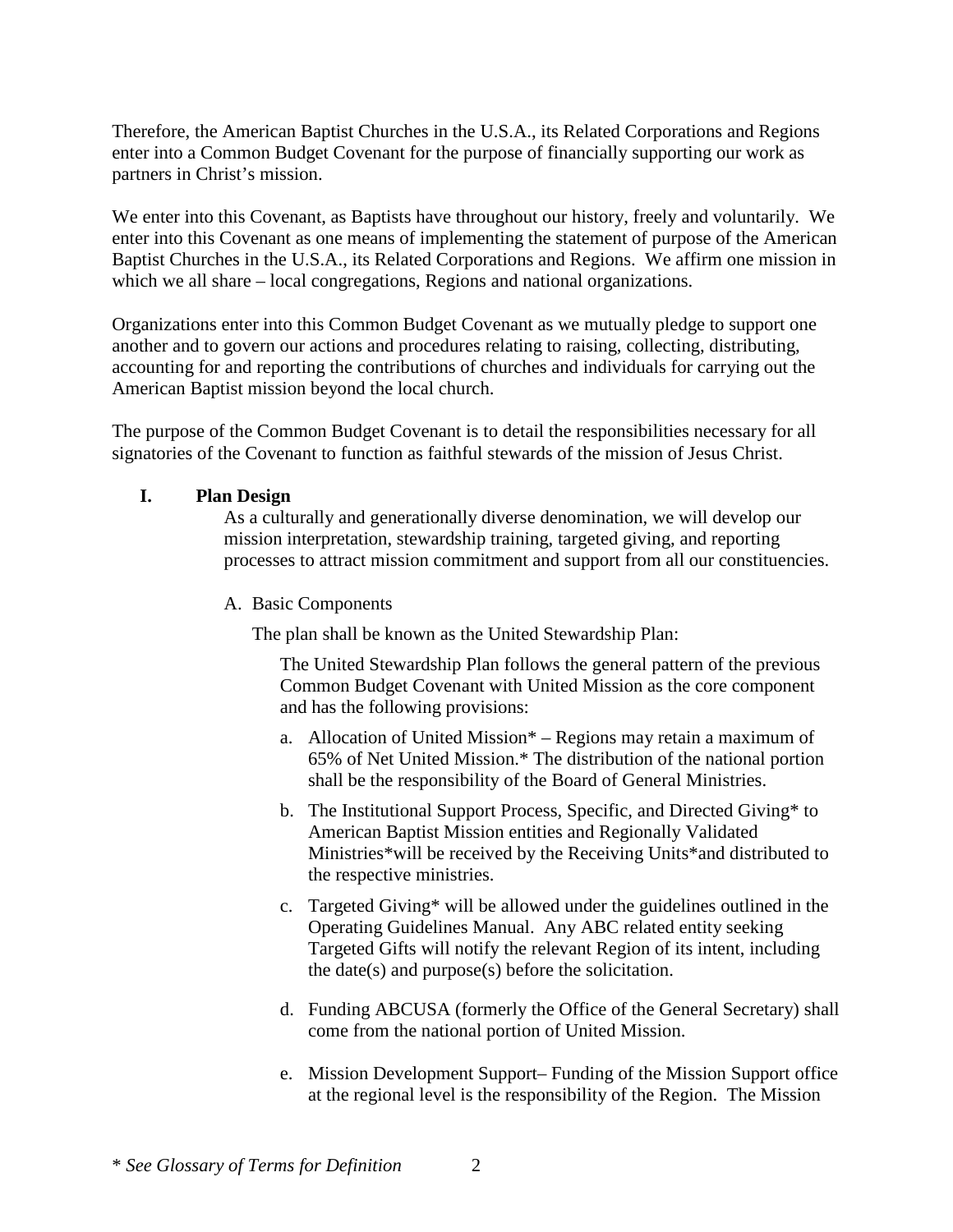Support office at the national level shall be funded through the national portion of United Mission.

- f. Representative Process costs for representatives from Regions choosing this plan shall come from the national portion of United Mission.
- g. United Stewardship Plan ISP variation Regions may choose to support ABC institutions in their area through United Mission giving. Regions choosing this option may retain a maximum of 65% of Net United Mission after allocations are made to the respective institutions.
- B. Offerings

There shall be four national mission offerings and an optional Region Offering:

1. America for Christ

The America for Christ Offering is for homeland ministry and missions in the United States and Puerto Rico. The promotion, collection and distribution of this offering are specified in the Operating Guidelines Manual.

2. One Great Hour of Sharing

The One Great Hour of Sharing Offering is for emergency relief and development. The promotion, collection and distribution of this offering are specified in the Operating Guidelines Manual.

3. World Mission Offering

The World Mission Offering is for international ministry and missions. The promotion, collection and distribution of this offering are specified in the Operating Guidelines Manual.

4. Retired Ministers and Missionaries Offering

The Retired Ministers and Missionaries Offering provides assistance for retired ministers and missionaries. The promotion, collection and distribution of this offering are specified in the Operating Guidelines Manual.

5. Region Offerings

The Region Offerings are for ministry and missions in the Region in which the offering is received. The promotion, collection and distribution of these offerings are specified in the Operating Guidelines Manual.

C. Mission Initiative Fund

The Mission Initiative Fund provides funds for launching new ministries and denomination-wide mission activities that are beyond normal operating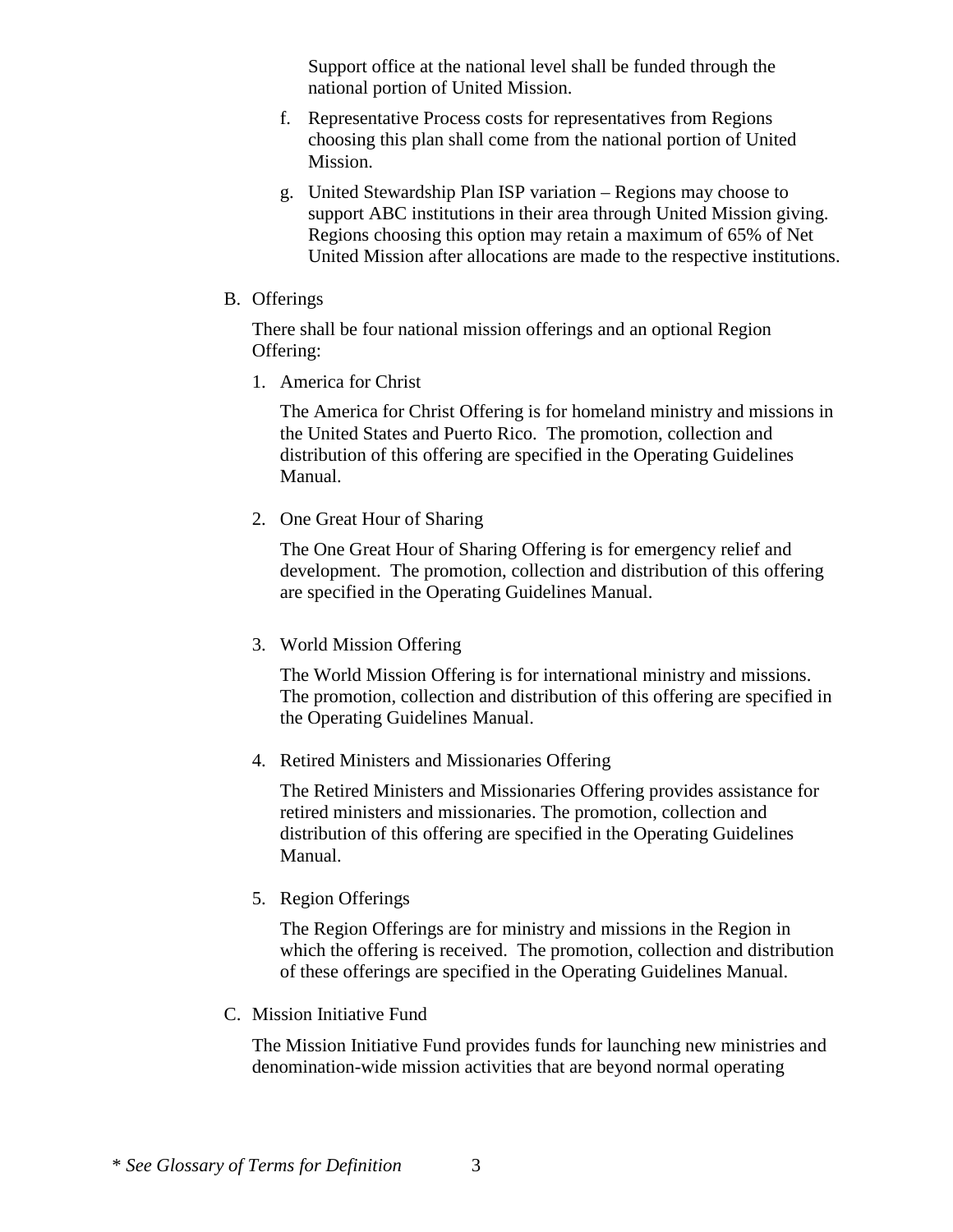budgets. Under the United Stewardship Plan, one percent of gross United Mission dollars shall be allocated to this Fund.

D. Love Gift

Love Gift shall continue to be promoted by American Baptist Women's Ministries and shall be included in United Mission. An equivalent of 15% of Love Gift will be allocated for the operation of American Baptist Women's Ministries.

E. Mutual Respect in Fund Raising

Partners to this Covenant recognize that supporting and celebrating the American Baptist mission at regional, national and international levels is the responsibility of all partners and requires all partners to embrace a global perspective of our mission that requires cooperative approaches to raising mission support.

F. Exceptions

Any exceptions to the procedures in this Plan shall be in accordance with the Operating Guidelines Manual.

G. Evaluation

The effectiveness of this Covenant and its provisions shall be evaluated by the National Leadership Council (NLC) two years after the adoption of this Covenant and every four years thereafter. Evaluation processes shall be developed by the NLC.

#### **II. Operating Guidelines Manual**

The Operating Guidelines Manual is the administrative guide to this Common Budget Covenant. The Common Budget Covenant provides the principles by which the Covenanting partners commit to abide. The Operating Guidelines Manual serves to administer these principles with the mutually agreed upon details and procedures important to living out these principles.

#### **III. Amendments and Revisions**

- A. The consensus model of negotiating will be the preferred model for handling amendments and revisions to the Common Budget Covenant.
- B. The Common Budget Covenant is Agreement No. 14 of the Statements of Agreement of American Baptist Churches USA. As such, it is part of the Covenant of Relationships of ABCUSA, and will be subject to revision and amendment using the same general process as the amendment to any other Statement of Agreement. However, amendments and revisions to this Common Budget Covenant require that 90% of the Covenanting partners approve the amendment or revision before it becomes effective.
- C. The Operating Guidelines Manual may be amended by a 75% vote of the NLC, and notification to the Covenanting Partners.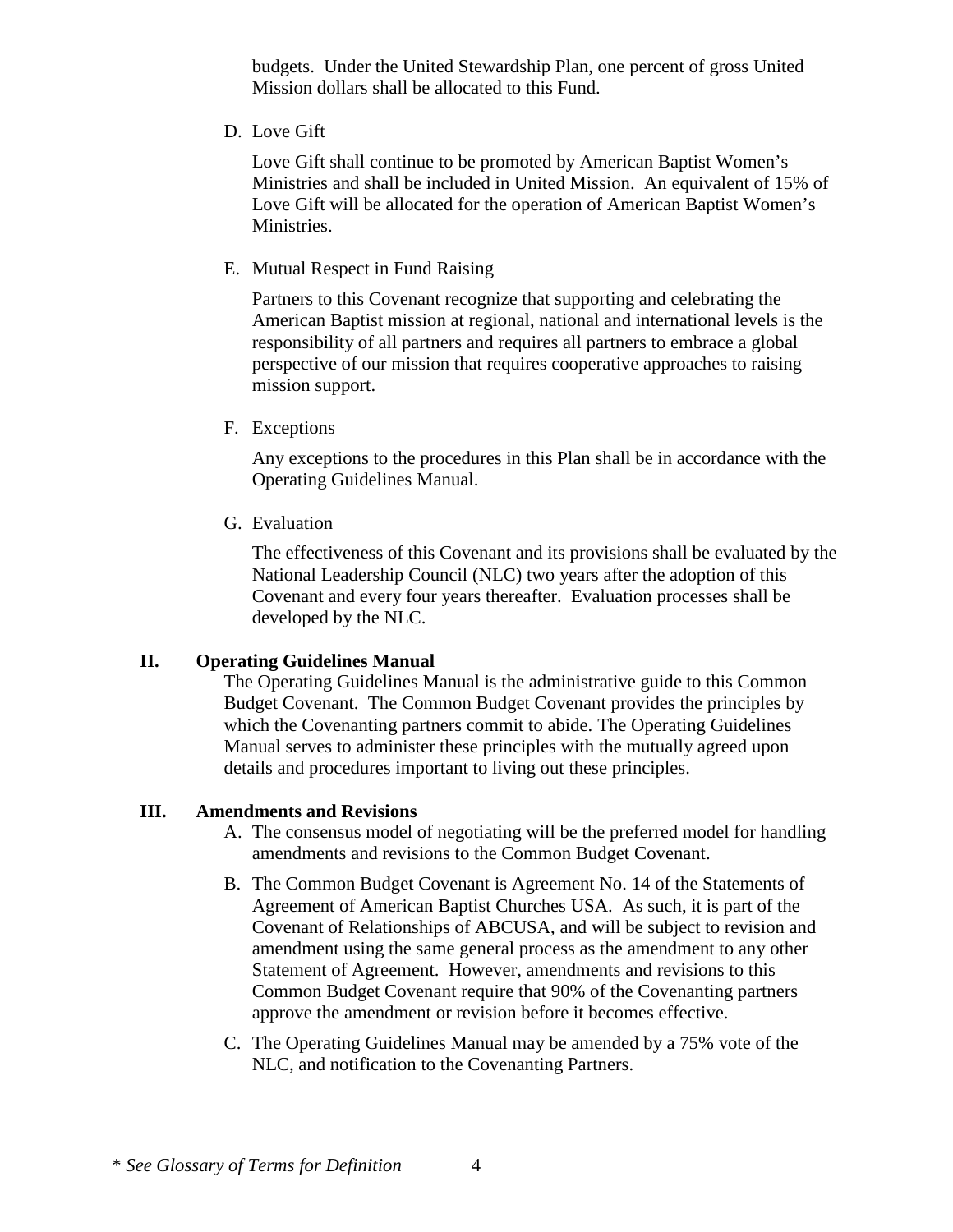D. The procedures and guidelines outlined in this document will apply to all named organizations and their American Baptist legal and functional successors.

### **IV. Resolving Differences**

- A. Individuals shall seek clarity and understanding from one another as an initial attempt to resolve differences that arise.
- B. A NLC committee will be appointed with the responsibility to meet regularly to review concerns that arise as we live out this Covenant. Unresolved issues will be sent to the NLC for consideration.
- C. Matters referred to the NLC will be considered using a consensus model of negotiation.
- D. Should the consensus model involving all covenanting parties fail to resolve the differences to the satisfaction of the conflicted parties, the established procedure of adjudication for resolving differences under Covenant provisions will be employed.

On authority granted by the Board of

\_\_\_\_\_\_\_\_\_\_\_\_\_\_\_\_\_\_\_\_\_\_\_\_\_\_\_\_\_\_\_\_\_\_\_\_ President

\_\_\_\_\_\_\_\_\_\_\_\_\_\_\_\_\_\_ \_\_\_\_\_\_\_\_\_\_\_\_\_\_\_\_\_\_\_\_\_\_\_\_\_\_\_\_\_\_\_\_\_\_\_\_ Date Executive Minister*/Executive Director*

\_\_\_\_\_\_\_\_\_\_\_\_\_\_\_\_\_\_\_\_\_\_\_\_\_\_\_\_\_\_\_\_\_\_\_\_

On authority granted by the American Baptist Churches in the U.S.A. and its related corporations

President

\_\_\_\_\_\_\_\_\_\_\_\_\_\_\_\_\_\_ \_\_\_\_\_\_\_\_\_\_\_\_\_\_\_\_\_\_\_\_\_\_\_\_\_\_\_\_\_\_\_\_\_\_\_\_ *Date* General Secretary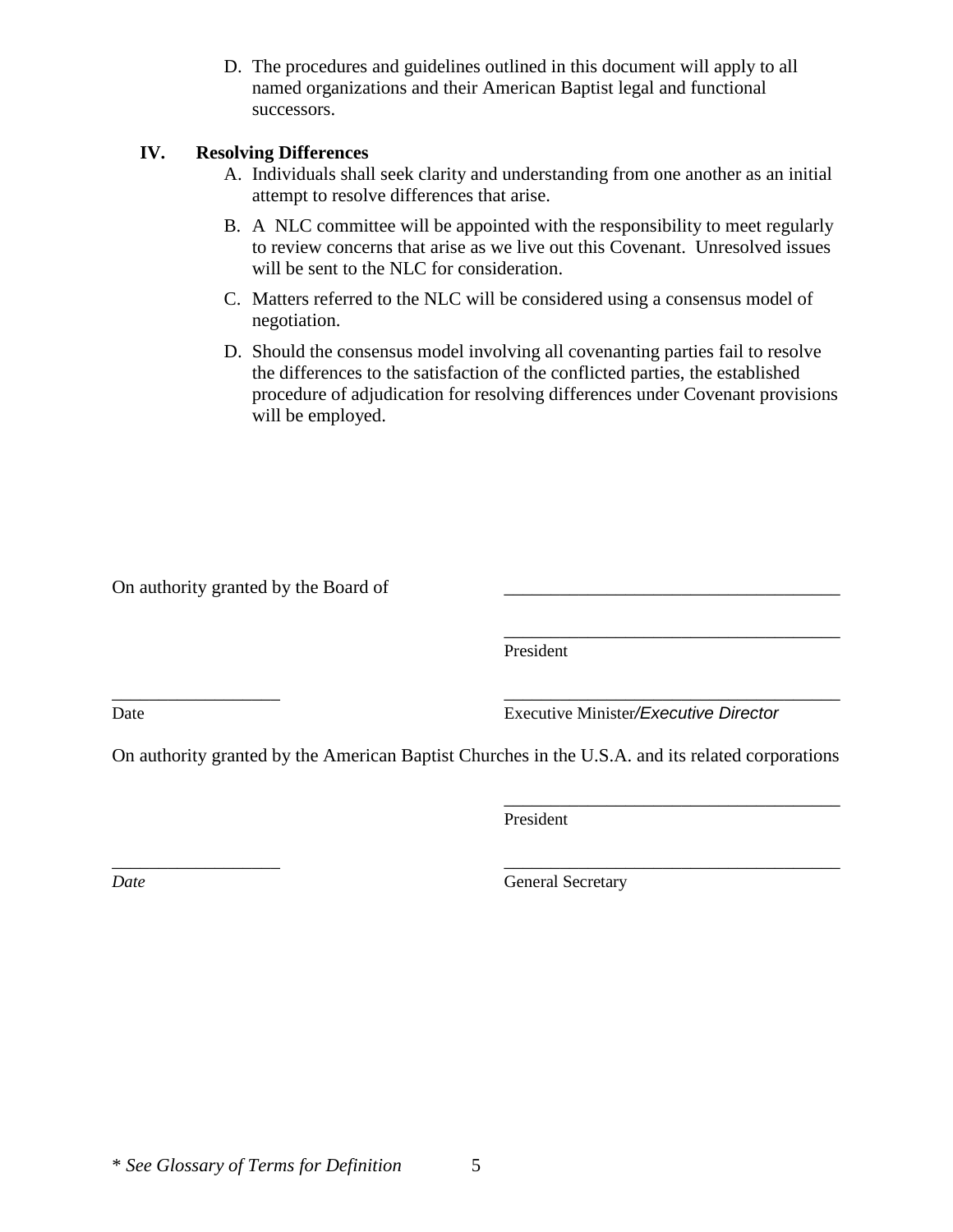## **Appendix i.**

### **Glossary of Terms**

- American Baptist Mission Support (ABMS) Total contributions to all American Baptist Regional, national and international mission programs, objectives, institutions and Administratively Related Organizations that flow through the denomination's receiving units.
- Associated Ministry Organizations (AMOs) Self-governing American Baptist organizations that are related administratively to a covenanting partner of the ABCUSA.
- Budget Commission Composed of three members of the National Leadership Council and three members of the Budget Review Committee. This commission receives requests for exceptions to the percentage return of petitioning Regions.
- Budget Review Committee A seven member committee of the Board of General Ministries that: reviews and presents the ABCUSA budget to the Board of General Ministries; advises national and Regional boards regarding required financial reports and accounting systems; and reviews financial reports to ascertain how funds have been used by budget participants.
- Covenanting Partners All Regions, national boards, and ABCUSA which are signatories to the Covenant of Relationships
- Direct By Organization Gift Funding contributed directly from one American Baptist entity to another without passing through a Receiving Unit, and reflected as ABMS giving upon substantiation.
- $\blacksquare$  Directed Giving Gifts received for specific projects through the promotion of an offering.
- **Institutional Support Process (ISP)** Contributions to Nationally Affirmed institutions, such as seminaries, colleges, universities, campus ministries, homes and hospitals, career centers, and the national training center at Green Lake, Wisconsin, through a set of mutual agreements regarding fund raising among ABC cooperating churches.
- Mission Initiative Fund Funds, amounting to 1% of gross United Mission income, reserved for launching new ministries and denomination-wide mission activities beyond normal operating budgets.
- Nationally Validated Ministries Generally historic, these ministries including ecumenical partners have been approved by ABCUSA or a National Program Board to receive gifts from local churches through American Baptist Mission Support.